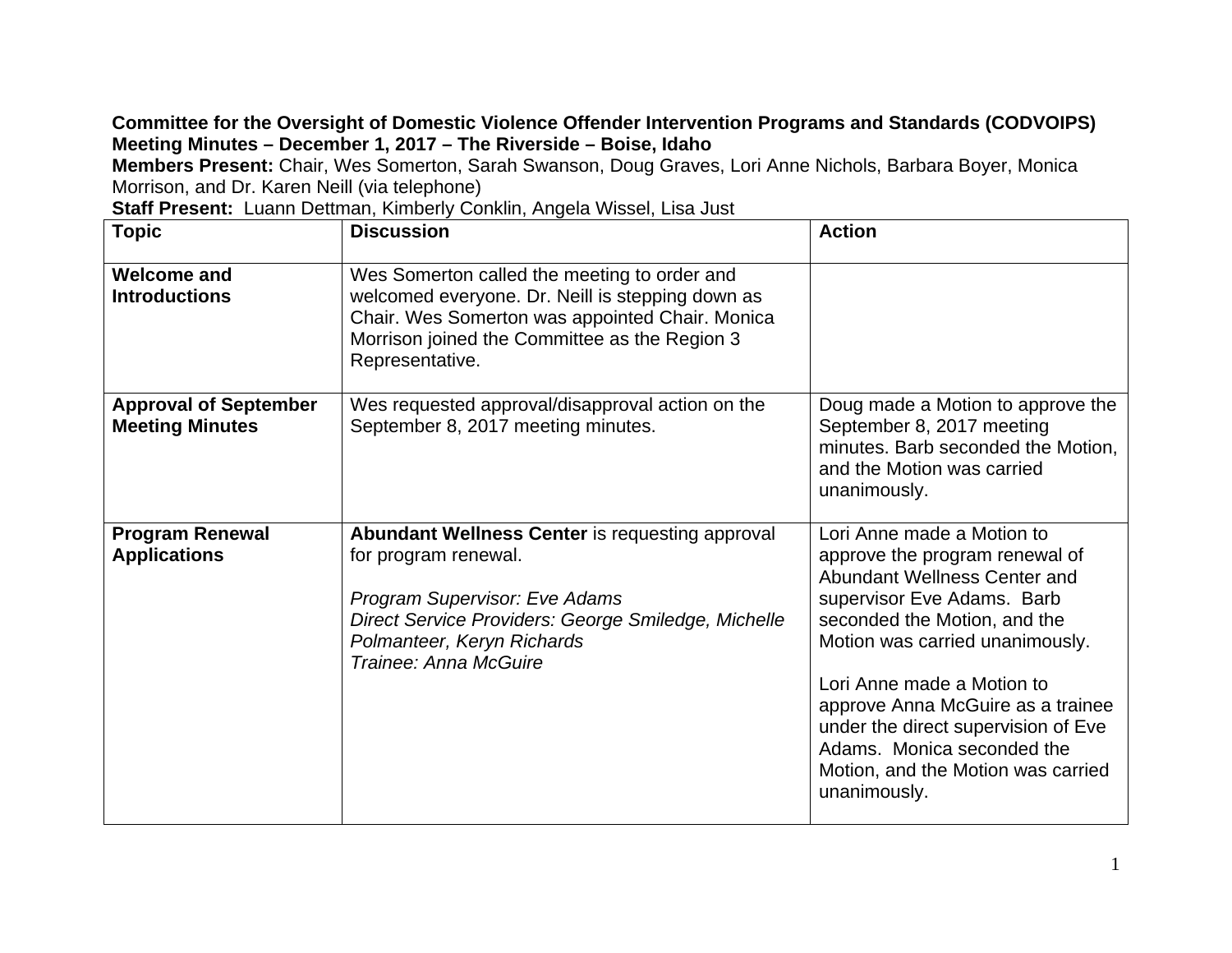|                                           |                                                                                                                                                                                                                                                                                                                                                                                                                                                                                     | <b>Direct Service Providers: George</b><br>Smiledge, Michelle Polmanteer,<br>Keryn Richards, were not approved<br>at this time, due to incomplete<br>applications.                                                                                                                                                                                                                                                                                                                                                                                                                                                                     |
|-------------------------------------------|-------------------------------------------------------------------------------------------------------------------------------------------------------------------------------------------------------------------------------------------------------------------------------------------------------------------------------------------------------------------------------------------------------------------------------------------------------------------------------------|----------------------------------------------------------------------------------------------------------------------------------------------------------------------------------------------------------------------------------------------------------------------------------------------------------------------------------------------------------------------------------------------------------------------------------------------------------------------------------------------------------------------------------------------------------------------------------------------------------------------------------------|
| <b>New Program</b><br><b>Applications</b> | <b>Restored Paths is requesting approval for a New</b><br>Program.<br>Program Supervisor: Jennifer Romero<br>Direct Service Provider: Jennifer Jackson<br>Abilities In Coping is requesting approval for a New<br>Program.<br>Program Supervisor: Lisejean Freed<br>D7 Treatment Program is requesting approval for a<br>New Program.<br>Program Supervisors: Jared Bingham, Michelle<br>Perrenoud, Marc Searle<br>Direct Service Provider: Brandi Warnke<br>Trainee: Shayna Norton | Lori Anne made a Motion to grant<br>full approval of New Program<br>Restored Paths. Karen seconded<br>the Motion, and the Motion was<br>carried unanimously.<br>Doug made a Motion to grant full<br>approval of New Program, Abilities<br>In Coping. Monica seconded the<br>Motion, and the Motion was carried<br>unanimously.<br>Barb made a Motion to grant D7<br>Treatment Program a 30 day<br>provisional for Program Supervisor<br>Marc Searle and Trainee Shayna<br>Norton, with full program approval<br>pending additional required<br>documentation. Karen seconded the<br>Motion, and the Motion was carried<br>unanimously. |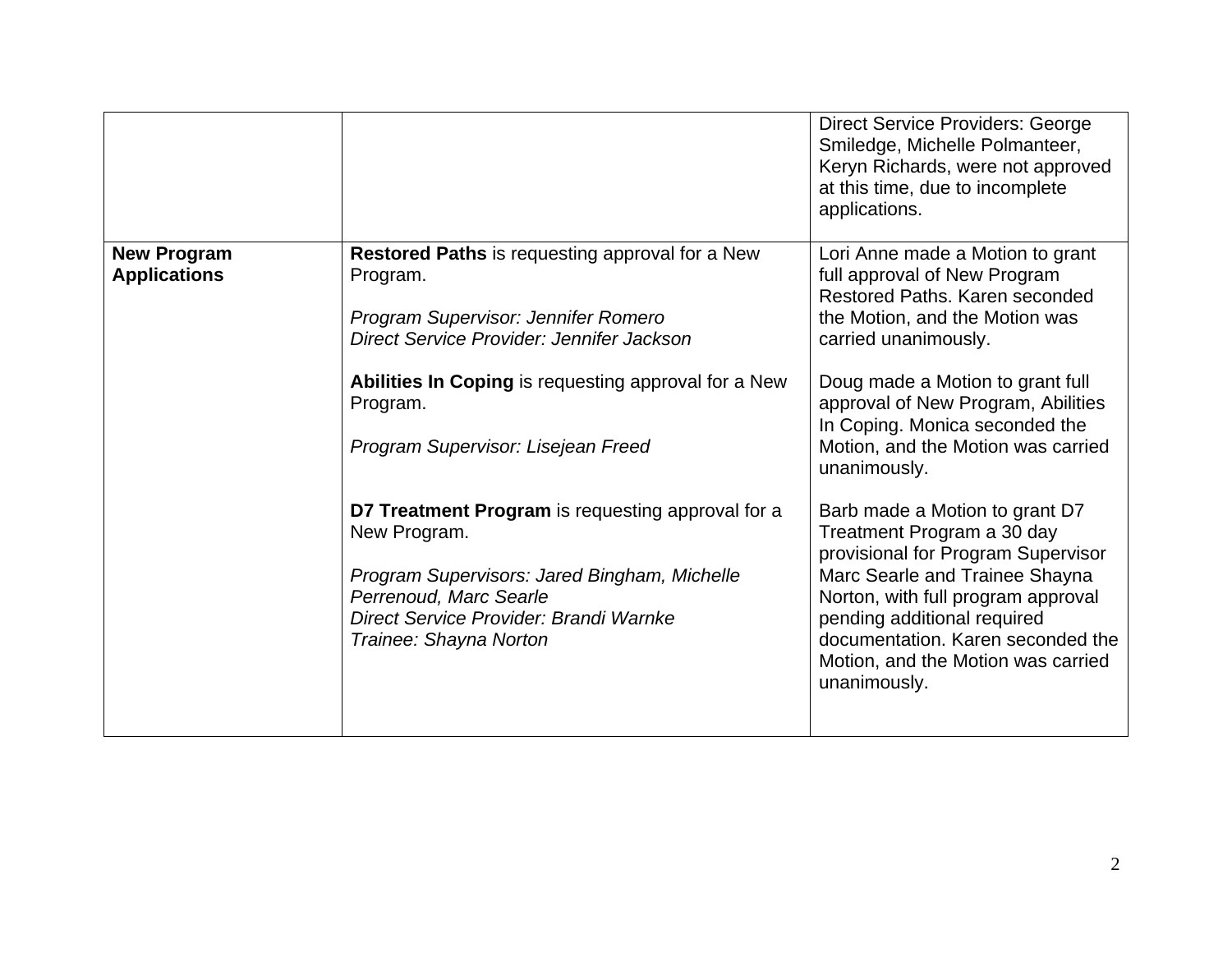| <b>New Trainee</b>                                                                          | Redford Counseling & Family Services is requesting<br>approval for New Trainee - Ifereimi Tabakece.                                                                                  | Doug made a Motion to grant full<br>approval of the New Trainee,<br>Ifereimi Tabakece, Monica<br>seconded the Motion, and the<br>Motion was carried unanimously.                                |
|---------------------------------------------------------------------------------------------|--------------------------------------------------------------------------------------------------------------------------------------------------------------------------------------|-------------------------------------------------------------------------------------------------------------------------------------------------------------------------------------------------|
| Program<br><b>Updates/Monitoring</b>                                                        | There were no program updates/monitoring to report.<br>Kimberly reported that she will be conducting<br>monitoring site visits to treatment programs in Region<br>1-2 in March 2018. |                                                                                                                                                                                                 |
| <b>Committee Discussion:</b><br><b>Program Survey, Online</b><br><b>Treatment, Training</b> | The Committee reviewed the survey form utilized the<br>previous year to obtain outcome data and elected to<br>make no revision to the survey.                                        | Kimberly will send out the program<br>survey in January to the approved<br><b>Offender Intervention Treatment</b><br>Providers for the year January 1,<br>2017 - December 30, 2017.             |
|                                                                                             | The Committee discussed the approval of On-line<br>Treatment options.                                                                                                                | The Committee elected not to<br>consider any On-line Treatment<br>options at this time.                                                                                                         |
|                                                                                             | The Committee discussed providing training/meeting<br>opportunities for the Offender Intervention Programs.                                                                          | Tabled. This will be on the agenda<br>for the next Committee meeting for<br>further discussion.                                                                                                 |
| <b>Standards Rewrite</b><br><b>Discussion</b>                                               | The Committee worked on the revision of the current<br>Minimum Standards for Domestic Violence Offender<br>Intervention Programs that were adopted in 2011.                          | The Committee will continue to work<br>on the revision of the Standards,<br>with a completion date in March<br>2018. The revised Standards will<br>then be made available for public<br>review. |